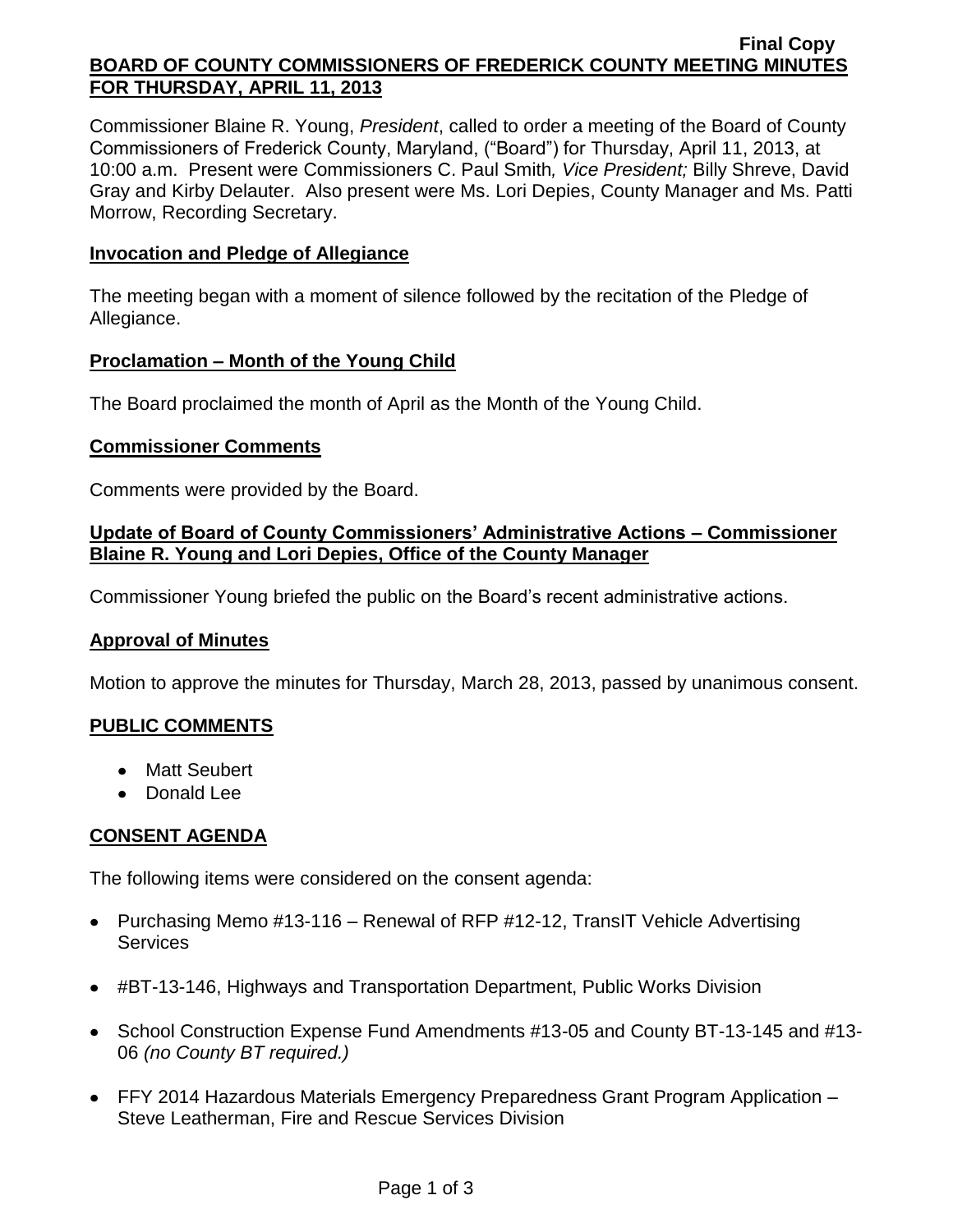#### **Final Copy BOARD OF COUNTY COMMISSIONERS OF FREDERICK COUNTY MEETING MINUTES FOR THURSDAY, APRIL 11, 2013**

*Motion to approve the consent agenda as presented – Passed 4-0.*

| <b>COMMISSIONERS</b> | <b>MOTION</b> | <b>SECOND</b> | YES | <b>NO</b> | <b>ABSTAIN</b> | <b>NOT PRESENT</b> |
|----------------------|---------------|---------------|-----|-----------|----------------|--------------------|
| Young                |               |               |     |           |                |                    |
| <b>Smith</b>         |               |               | ^   |           |                |                    |
| <b>Shreve</b>        |               |               |     |           |                |                    |
| Grav                 |               |               |     |           |                |                    |
| <b>Delauter</b>      |               |               | ^   |           |                |                    |

#### **PUBLIC HEARING**

### **Continuance of Water and Sewerage Plan Amendment #WS-12-08, Frall Developers, Inc. (First Public Hearing Held 3/14/13) – Tim Goodfellow, Community Development Division**

Commissioner Young swore in all who were to testify.

Mr. Goodfellow noted the Board continued the public hearing from March 14 because the 34-acre property located on Yeagertown Road (Tax Map 79, Parcel 9) did not satisfy the criteria for a W-3 category.

Mr. Goodfellow reported with the recent approval and final signatures on the water infrastructure improvement plans and the cost estimate for this project, #WS-12-08 met the criteria for reclassification to the W-3 category.

There was no public comment.

*Motion reclassify Tax Map 79, Parcel 9 from W-4/Dev. to W-3/Dev. and from S-4/Dev. to S-3/Dev. – Passed 5-0.*

| <b>COMMISSIONERS</b> | <b>MOTION</b> | <b>SECOND</b> | <b>YES</b> | <b>NO</b> | <b>ABSTAIN</b> | <b>NOT PRESENT</b> |
|----------------------|---------------|---------------|------------|-----------|----------------|--------------------|
| Young                |               |               |            |           |                |                    |
| <b>Smith</b>         |               |               | ,,         |           |                |                    |
| <b>Shreve</b>        |               |               |            |           |                |                    |
| Gray                 |               |               |            |           |                |                    |
| <b>Delauter</b>      |               | ^             | ~          |           |                |                    |

### **AGENDA BRIEFING**

Commissioner Young noted the Board would hold a public hearing on Tuesday, April 16 at 7:00 p.m. regarding Rezoning Case R-87-49(A) – Kingsbrook Planned Unit Development.

### **ADMINISTRATIVE BUSINESS**

## **Development Rights and Responsibilities Agreement (DRRA) – Westview South MXD – Eric Soter, Community Development Division**

Mr. Soter requested direction regarding the draft Westview South DRRA.